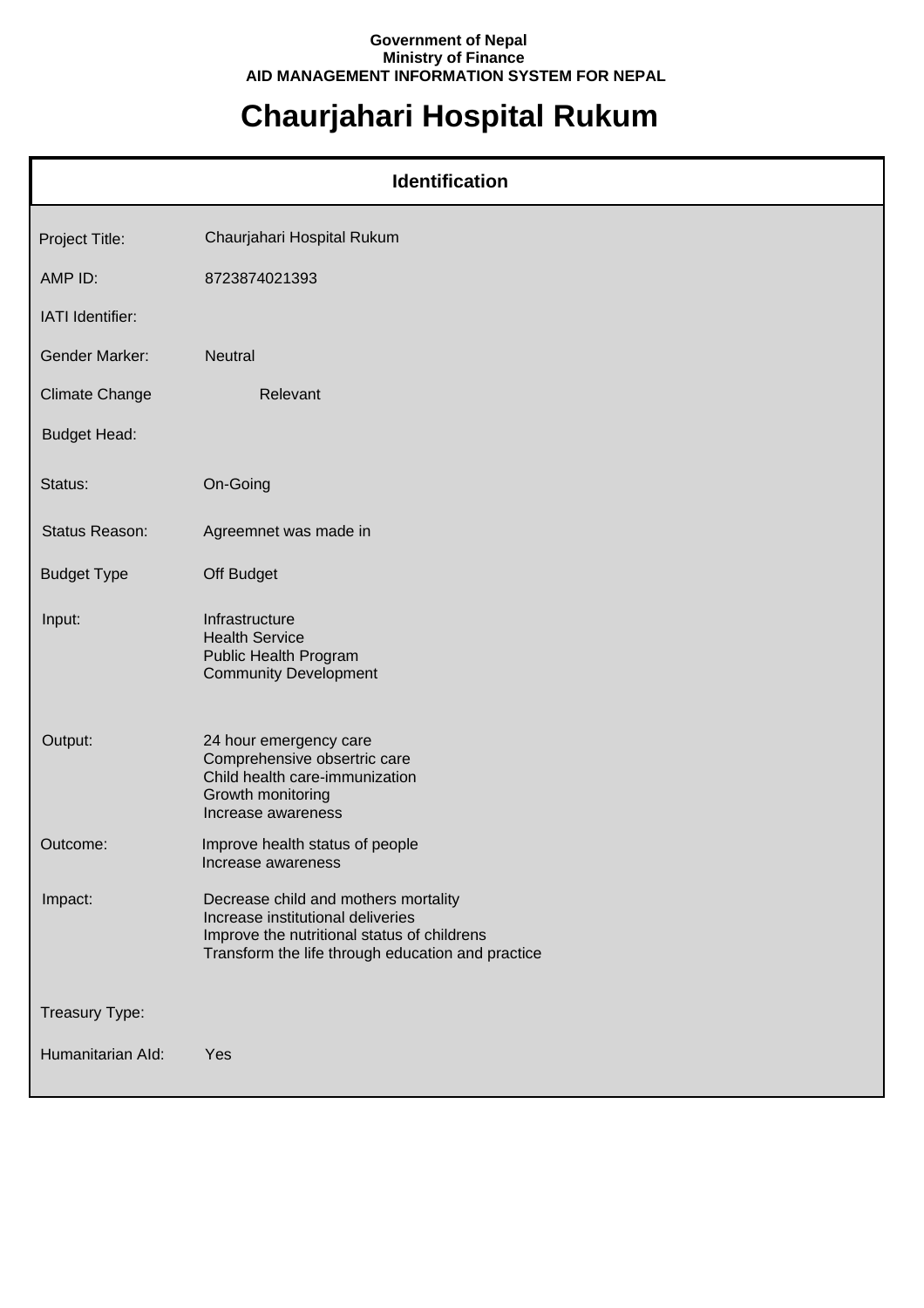| Location             |            |
|----------------------|------------|
| Location             | Percentage |
| Rukum (Western part) | 100.0%     |

| <b>National Plan</b>                                                                    |            |  |
|-----------------------------------------------------------------------------------------|------------|--|
| Program                                                                                 | Percentage |  |
| [Health and Nutrition ] [Social Development Policy ] [National Development Plan (NDP) ] | 100.0%     |  |

| <b>Sector</b>                        |            |  |
|--------------------------------------|------------|--|
| Sector                               | Percentage |  |
| Nepal Sector Classification HEALTH 0 | 100.0%     |  |

| <b>Implementing/Executing Agency</b>         |        |  |
|----------------------------------------------|--------|--|
| <b>Implementing Agency</b>                   |        |  |
| Human Development & Community Services Nepal | 100.0% |  |
| <b>Executing Agency</b>                      |        |  |
| Human Development & Community Services Nepal | 100.0% |  |
| <b>Responsible Organization</b>              |        |  |
| Ministry of Health and Population            | 100.0% |  |
| Donor                                        |        |  |
| Human Development & Community Services Nepal | 0.0%   |  |

| <b>Funding</b>                                          |                       |                    |                               |            |                     |
|---------------------------------------------------------|-----------------------|--------------------|-------------------------------|------------|---------------------|
| Transaction<br>Date                                     | Type of<br>Assistance | Mode of<br>Payment | Post Earthquake<br>Assistance | Commitment | <b>Disbursement</b> |
| <b>Human Development &amp; Community Services Nepal</b> |                       |                    |                               |            |                     |
| <b>UNDISBURSED BALANCE</b>                              |                       | null               |                               |            |                     |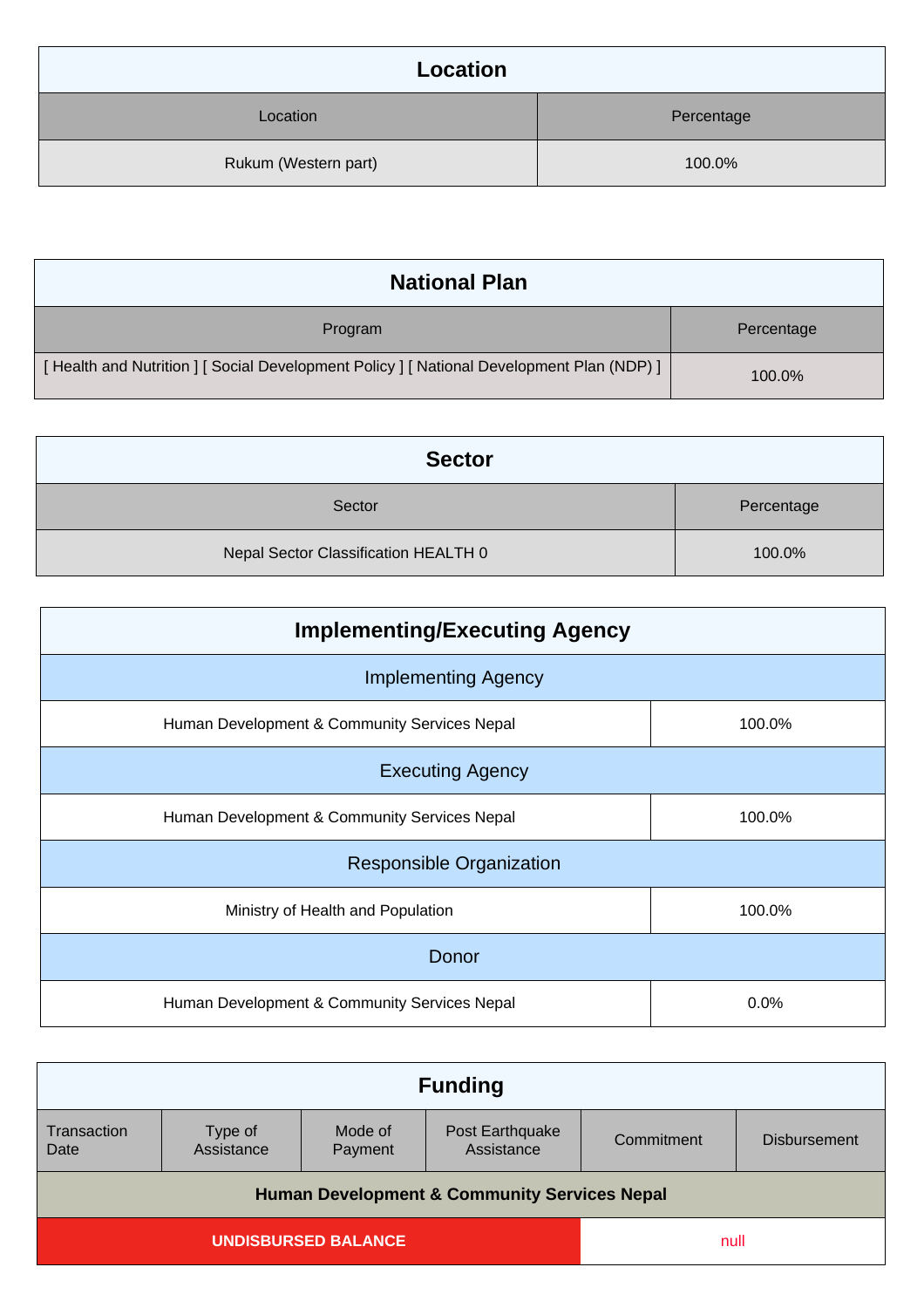| Transaction<br>Date                                  | Type of<br>Assistance | Mode of<br>Payment    | Post Earthquake<br>Assistance | Commitment | <b>Disbursement</b> |
|------------------------------------------------------|-----------------------|-----------------------|-------------------------------|------------|---------------------|
|                                                      |                       |                       | <b>Actual</b>                 |            |                     |
| 1/5/2015                                             | Grant Aid             | <b>Direct Payment</b> | No                            | 501,579    | 0                   |
| 7/15/2015                                            | <b>Grant Aid</b>      | <b>Direct Payment</b> | No                            | Ю          | 126,170             |
| 7/16/2015                                            | Grant Aid             | <b>Direct Payment</b> | No                            | Ю          | 131,943             |
| 7/15/2017                                            | Grant Aid             | <b>Direct Payment</b> | No                            | Ю          | 111,202             |
| 12/30/2018                                           | <b>Grant Aid</b>      | <b>Direct Payment</b> | No                            | 0          | 72,596              |
| 7/1/2021                                             | <b>Grant Aid</b>      | <b>Direct Payment</b> | No                            | 329,655    | 329,655             |
| 7/15/2019                                            | <b>Grant Aid</b>      | <b>Direct Payment</b> | No                            | 260,781    | 260,781             |
| 7/17/2019                                            | <b>Grant Aid</b>      | <b>Direct Payment</b> | No                            | 392,172    | 0                   |
| 6/22/2020                                            | <b>Grant Aid</b>      | <b>Direct Payment</b> | No                            | Ю          | 376,633             |
| <b>Total</b>                                         |                       |                       | 1,484,185                     | 1,408,978  |                     |
| Total (Human Development & Community Services Nepal) |                       |                       | 1,484,185                     | 1,408,978  |                     |
| <b>UNDISBURSED BALANCE</b>                           |                       |                       | 75,207                        |            |                     |

## **Progress Achieved**

Progress Achieved:

Key Problems:

Steps Taken to Solve Problems: